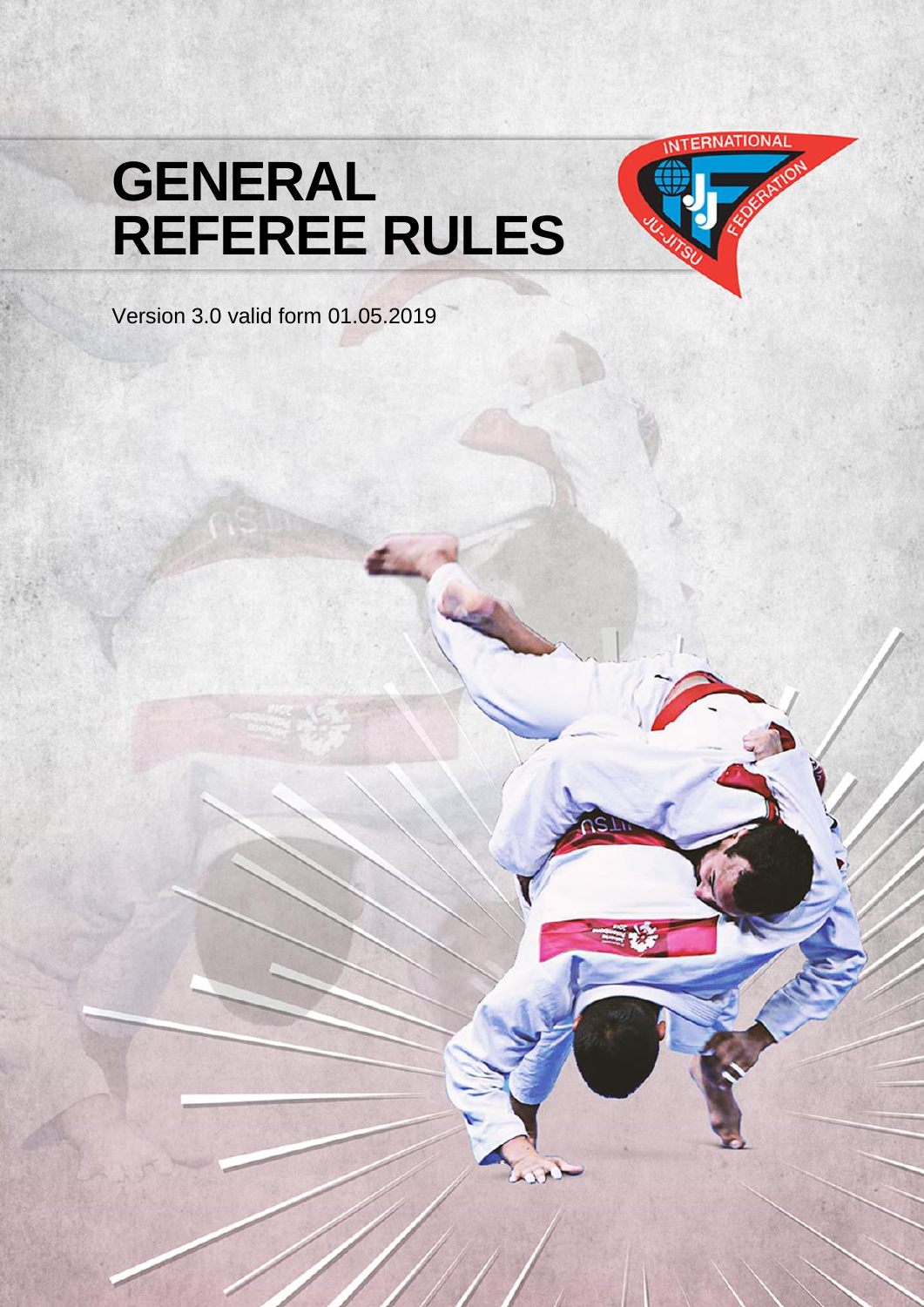

#### **History of this document**

Responsible:

Headquarter Abu Dhabi

email: mail@jjif.org

P.O. Box 110006

Abu Dhabi

United Arab Emirates

| Version          | Changes                             |                               |
|------------------|-------------------------------------|-------------------------------|
| 1.0              | authorized by the Board of the JJIF | January 1 <sup>st</sup> 2006  |
| 1.1              |                                     | January 28 <sup>th</sup> 2007 |
| 2.0              | Additional regulation by JJIF board | April 29th 2018               |
| $\overline{2.1}$ | Changes by JJIF Congress 2018       | January 1 <sup>st</sup> 2019  |
| $\overline{3.0}$ | <b>Adaption of Format</b>           | May 1 <sup>st</sup> 2019      |

## **Table of Contents**

| $\mathbf{1}$   |  |
|----------------|--|
| $\mathbf{2}$   |  |
| 3              |  |
| 4              |  |
| 5              |  |
| 6              |  |
| $\overline{7}$ |  |
| 8              |  |
| 9              |  |
| 10             |  |
| 11             |  |
|                |  |
|                |  |
|                |  |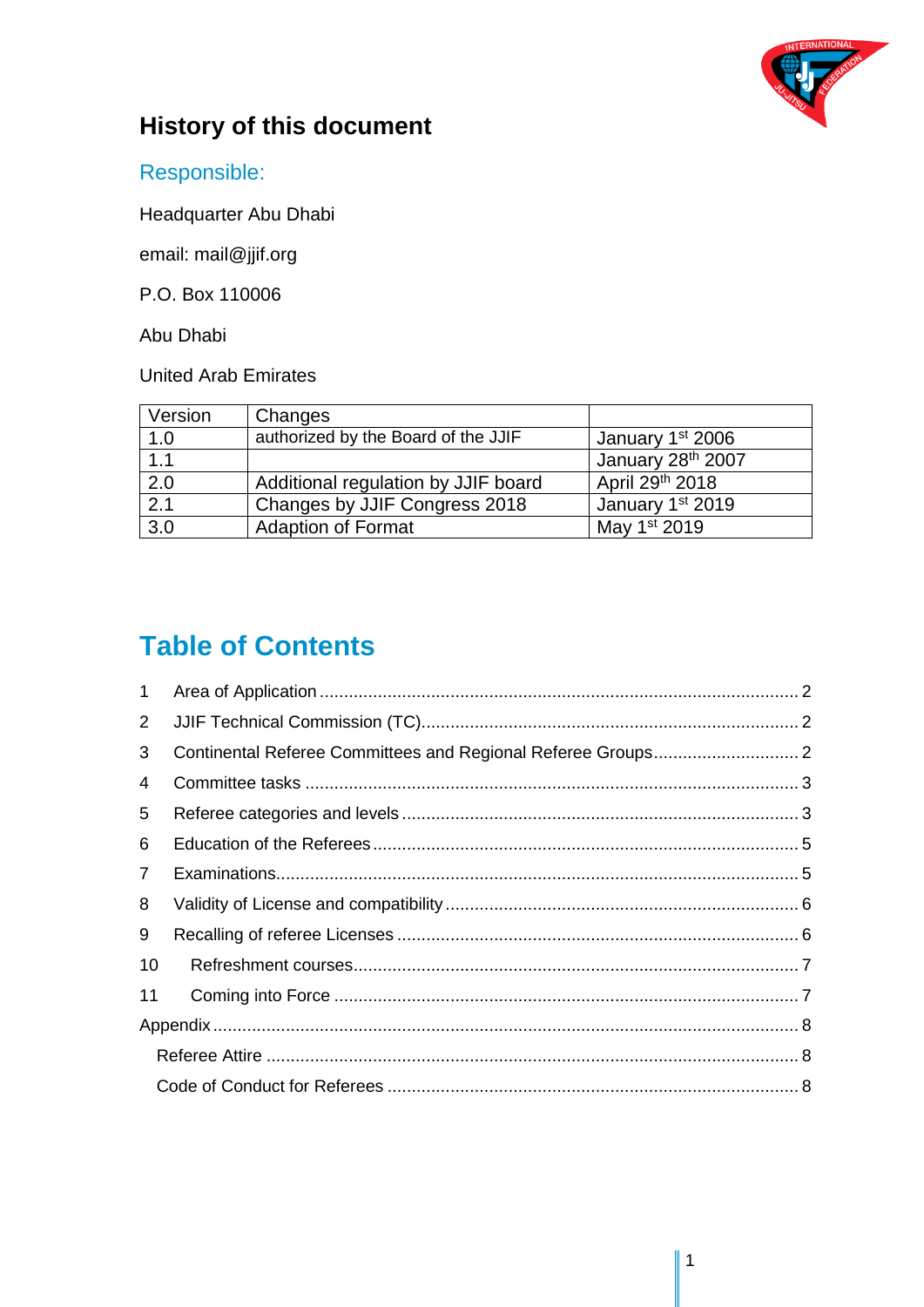

## <span id="page-2-0"></span>**1 Area of Application**

a. These rules apply to all referees officiating in the continental unions and in international championships, in the education and further education of international referees and for use at competitions and tournaments as well as for organizational purposes.

b. The JJNOs should follow these JJIF standards for the regulation and evaluation of their national referees.

# <span id="page-2-1"></span>**2 JJIF Technical Commission (TC)**

a. The education and work of the International referees is coordinated and supervised by the JJIF Technical Commission. The Technical Commission governs and includes the JJIF Committees of Disciplines and the JJIF International Referee Committee [IRC]

b. The JJIF Committees of Disciplines are responsible for the education for specific content and the evaluation of the referees in the specific discipline.

These documents shall be deemed to be gender neutral.

The terms he, him and his shall be deemed to mean she, her and her when the position (officer, complete consistence Committee Committee Committee Committee Committee Committee consists of all  $\mathcal{L}$ disciplines. Further technical representatives of Continental Unions can be appointed for director, shareholder or other) is occupied by a person of the female gender or otherwise when the context requires.

inclusion by the JJIF Executive Board. They are responsible to coordinate the work of all referees during competitions.

d. The Technical Commission shall be entitled to administrative support from JJIF Executive Board

## <span id="page-2-2"></span>**3 Continental Referee Committees and Regional Referee Groups**

a. The Executive Board of a Continental Union with the agreement of the JJIF board , can establish a continental Technical Commission [ including a Continental Committee of Disciplines and a Continental Referee Committee], within its continental union..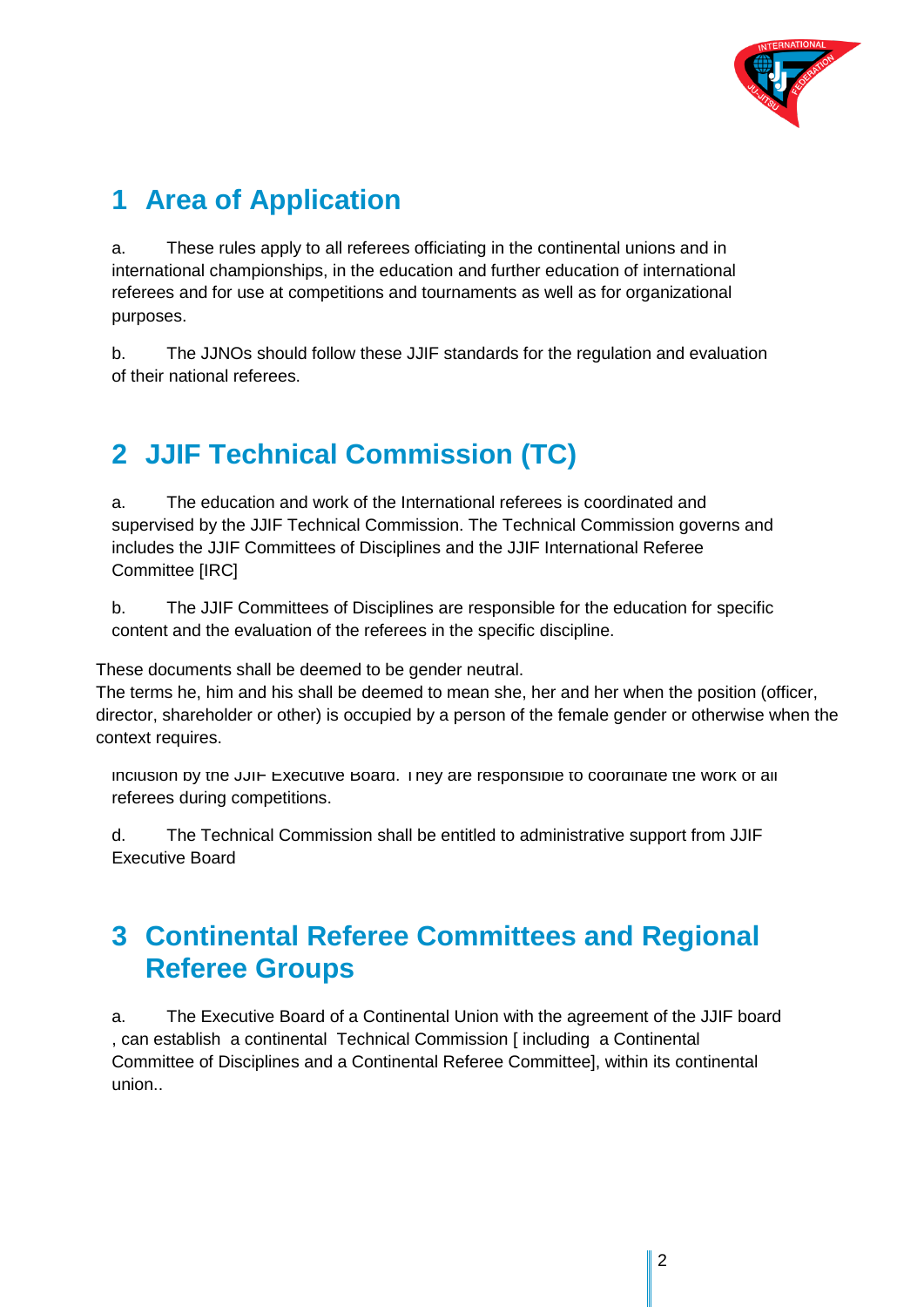

b. The JJIF Regional Associations (JJRA) can create Regional Referee Groups to work directly with the Continental TC and the JJIF TC.

# <span id="page-3-0"></span>**4 Committee tasks**

a. The JJIF Technical Commission is responsible for the education of referees. This includes the preparation of all teaching, tutorial and promotional material needed for a proper dissemination, evolution and development of referee duties and activities to all new and existing JJNO.

b. All referees with valid JJIF World Referee licenses are qualified to officiate in all World and Continental Championships. The Head Referee of each of the respective JJIF disciplines shall have the authority to grade and appoint continental referees for the competitions.

c. The Technical Commission shall designate (with the approval of JJIF executive board), a number of "evaluators"; for each JJIF Championship, whose responsibility would be to fill out an "evaluation form" in real time during the matches. This data be evaluated by the TC, after the Championship to feed the JJIF database.

d. The Technical Commission and the Referee Committees at their respective levels (JJIF or Continental Union), are responsible for the performance and conduct of all referees, for the correct rotation of referees during all JJIF championships and shall govern and control the application and interpretation of JJIF Referee Rules and Competition Rules during all competitions. The Technical Commission, in due consultancy with the Referee Committee shall report to the Executive Board the results of referee management and future plans. The Head Referee of each discipline shall represent the Referee Committee in any resolution of any controversial matter. The categories as defined in the JJIF sporting code 1.3.2.1 shall be applied.

## <span id="page-3-1"></span>**5 Referee categories and levels**

a. A referee's certification level determines the type and level of competition that a referee may officiate in.

b. Within each JJNO, each national organization shall determine their referee levels and respective criteria for evaluation and shall regulate certification through evaluations and examinations. The highest level of referee category in a JJNO is the "National Referee" category.

c. At the international level there are six levels of Referee Certification in each discipline. (In decreasing order as under):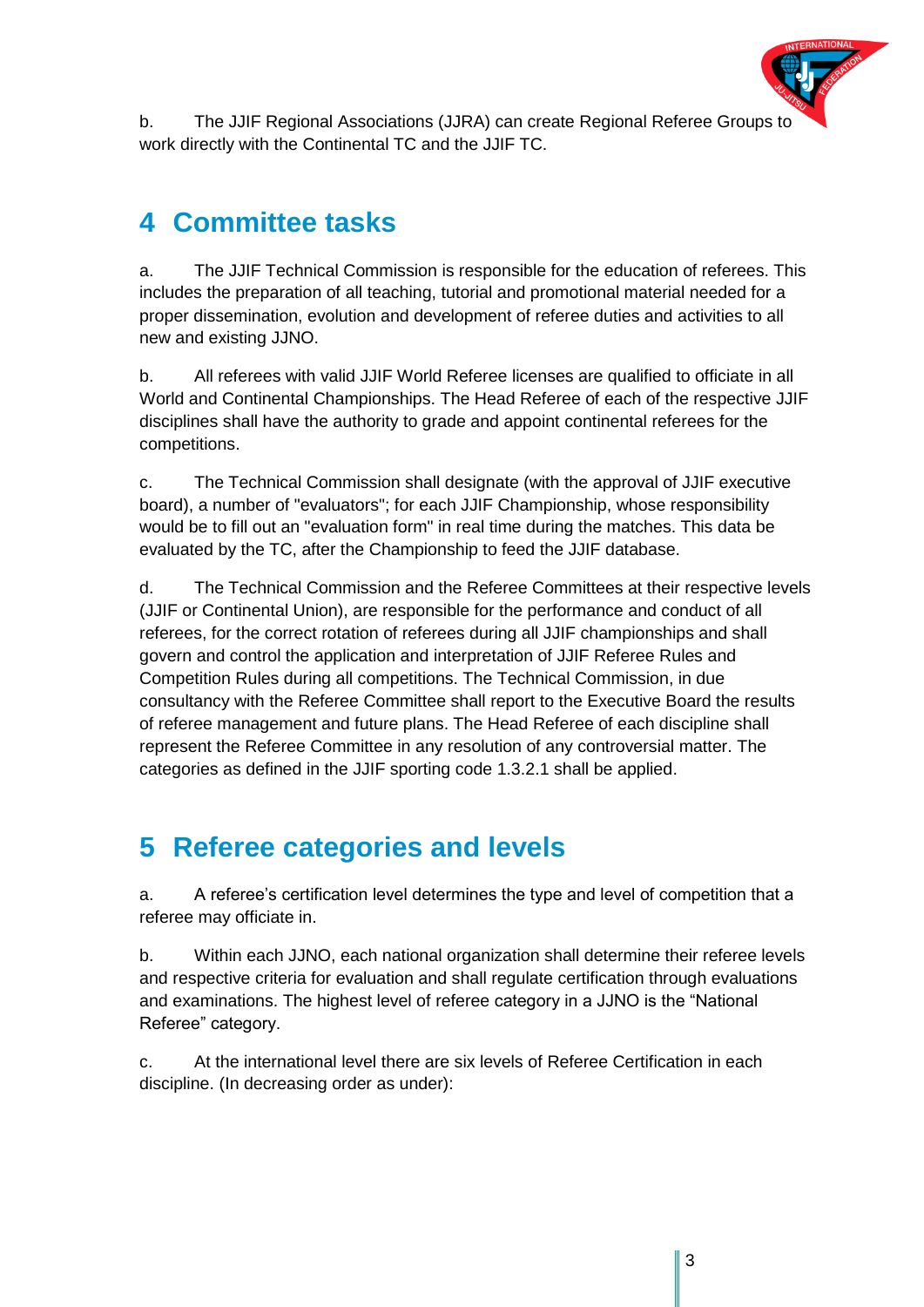

1. **Continental C License:** By examination. The candidate must be of minimum of 18 years of age and experienced in the respective discipline. He must have been a referee, in his own nation, for at least 1 year and must have refereed at least three [3] competitions in the respective discipline. The candidate must have knowledge of English or the language mainly used in this region.

2. **Continental B License:** By examination. The candidate must be of minimum of 21 years of age and have a good knowledge<sup>1</sup> of this discipline. He must have been a referee on national level for at least 1 year and must have refereed at least three [3] competitions in the respective discipline. The candidate must have a good knowledge of English or the language mainly used in this region. A minimum communication ability in English language is required.

3. **Continental A License:** may be issued to an eligible referee already holding a Continental B License for a minimum period of one year and after officiating as a referee in at least three international championships and /or three official JJIF events with more than three participating countries, states or provinces (such as USA, Mexico, Russia, Canada), attaining positive evaluation reports within a maximum of two years' time.

4. **JJIF World B License:** By examination. The candidate referee must have extensive knowledge<sup>2</sup> of the discipline. He must have been a Continental A referee for at least 1 year and must have refereed as such in at least 3 International Competitions and 6 other events. Positive evaluation reports are required and a recommendation of his Continental Technical Commission / Referee Committee shall be also be required.

5. **JJIF World A License:** The candidate referee must have been a World B referee for at least 1 year and must have refereed as such in at least 3 International Competitions with positive evaluation reports and must have been involved in at least 6 national/regional level events. The International Referee Committee has the right to demand participation as a referee in more competitions if needed.

d. **JJIF Referee Expert:** Any World Referee (A/B) with good experience and expertise can be promoted to the Referee Expert category, by the Technical Commission. Referee Experts shall be involved in the education, evaluation and mentoring of Referees of lower levels.

e. The control of the referee licenses is under the jurisdiction of the JJIF Technical Commission.

-

<sup>&</sup>lt;sup>1</sup> Competition experience as athlete or coach,  $1<sup>st</sup>$  Dan Ju-Jitsu, Purple Belt Ne-Waza Jiu-Jitsu

<sup>2</sup> International Competition experience as athlete or coach, 2<sup>nd</sup> Dan Ju-Jitsu, Brown Belt Ne-Waza Jiu-Jitsu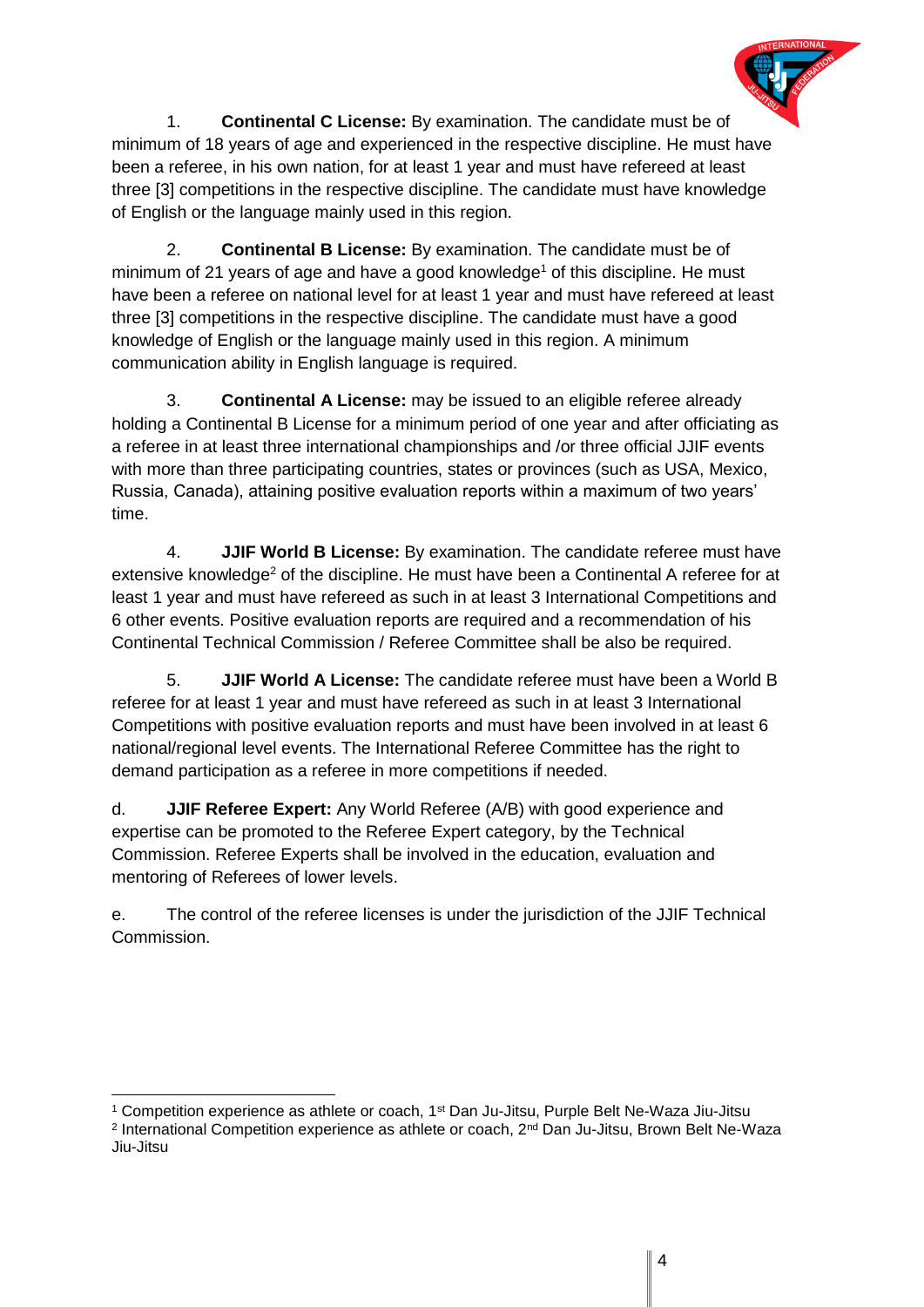

## <span id="page-5-0"></span>**6 Education of the Referees**

a. Referee courses will be held at camps, tournaments and special courses called by JJIF.

b. A JJNO may request for a referee course in their nation, organized under the coordination of a JJIF certified instructor, designated by the TC. , subject the JJNO undertaking to cover the costs.

c. Participants for a referee course must register for the same through their JJNO. They are expected to be well prepared, with adequate prior knowledge of the rules and regulations and must be physically fit enough to fully participate.

d. The referee courses must consist of at least 3 hours of theory and 6 hours of practical lessons, for each discipline.

e. The theory of the referee course shall be executed as E-Learning or Self-study.

f. Practical lessons may consist of refereeing, sports and Ju-Jitsu classes.

## <span id="page-5-1"></span>**7 Examinations**

a. The Referee examinations must be held by the experts appointed by Technical Commission.

b. Successful candidates must secure a minimum of 75% marks in each of the following tests:

- Physical Fitness Test
- Theoretical Test
- Practical Test

c. The practical test has to be at a tournament or championship witch is accepted by JJIF or Continental Union.

d. The examiners are required to make a formal report to the TC on the referee course and the examinations.

e. JJNO might ask for report respective their candidates.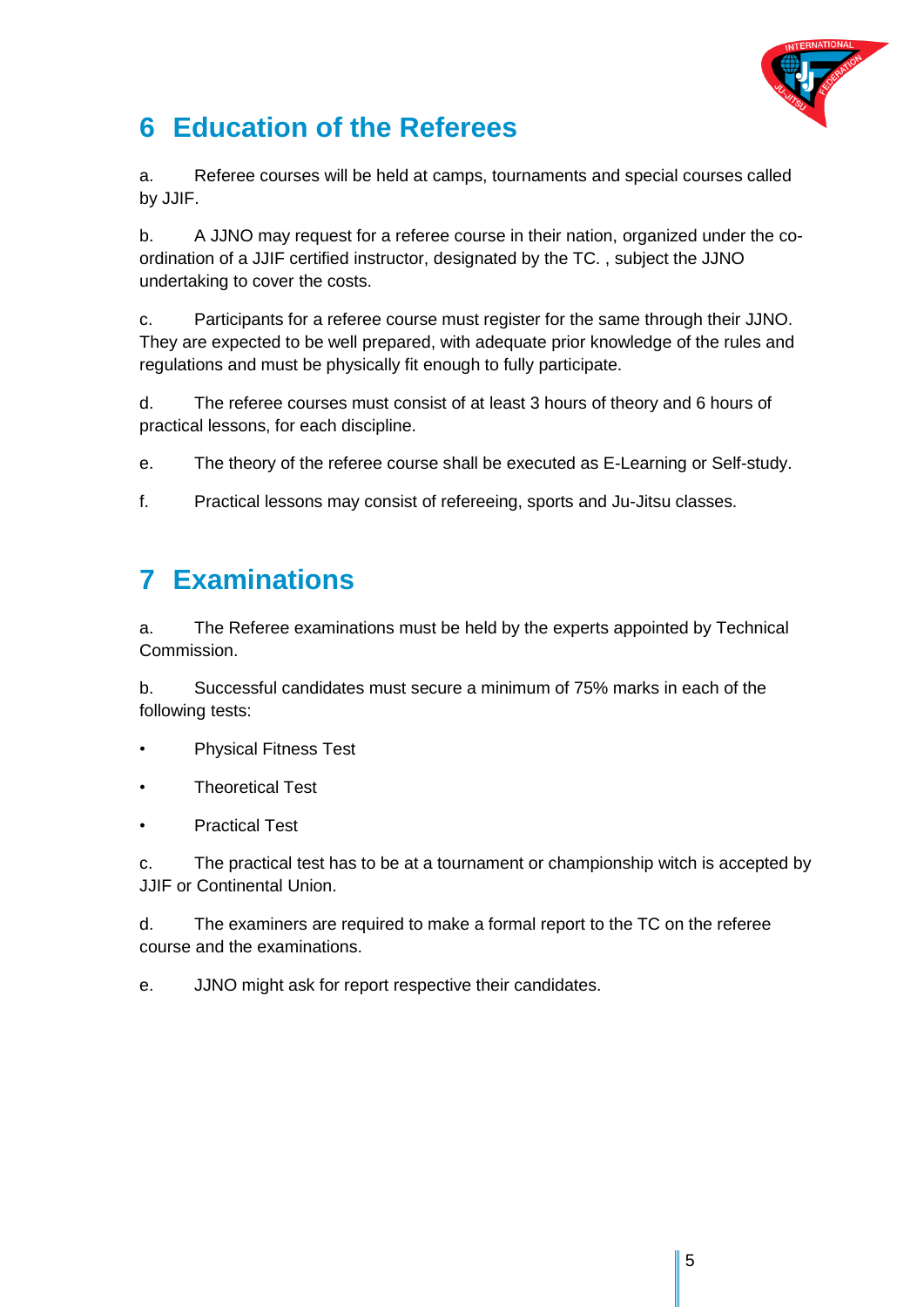

# <span id="page-6-0"></span>**8 Validity of License and compatibility**

a. The continental licenses are valid for 3 years and can be renewed only if the referee has participated in a new referee course and/or a refreshment course and has refereed in at least 2 international competitions during in this period, with positive evaluation reports.

b. The world license is valid for 3 years and can be renewed only if the referee has participated in a new referee course and/or a refreshment course and has refereed in at least 2 international competitions during this period, with positive evaluation reports.

c. If the referees have complied with the aforementioned requirements and pass the physical fitness test, their licenses will be renewed an additional 3 more years.

d. If the test results and/or evaluation for attaining the level of a license for any candidate is below the norms, then his present license may be declassified or withdrawn according to the results.

e. A referee whose test results are below the norms, cannot renew his/her license will be declassified to a lower level by the Decision of the Technical Commission / Referee Committee:

f. A licensed referee cannot hold the position of team coach, national delegate or competitor on the same tournament.

g. A licensed Referee cannot simultaneously hold post as a Referee and well as be a Member of the JJIF Executive Board or Executive Board member of the Continental Union. Such referees elected to these positions on the Board must voluntarily relinquish their licenses and will be temporarily suspended as referees till the end of their board position. They may then seek reactivation of their suspended licenses after a new refreshment and physical test.

## <span id="page-6-1"></span>**9 Recalling of referee Licenses**

a. The TC may recall any referee license at any time. The recall can be total recall or only a declassification to a lower license level. The recall can also be for a given a specific period of time.

- b. A referee license may be recalled in the following cases:
- 1) The referee has repeatedly made major mistakes (see Sec. 8d)
- 2) The referee behaves in an unacceptable and/or unsportsmanlike manner
- 3) The JJNO has no longer confidence in its referee.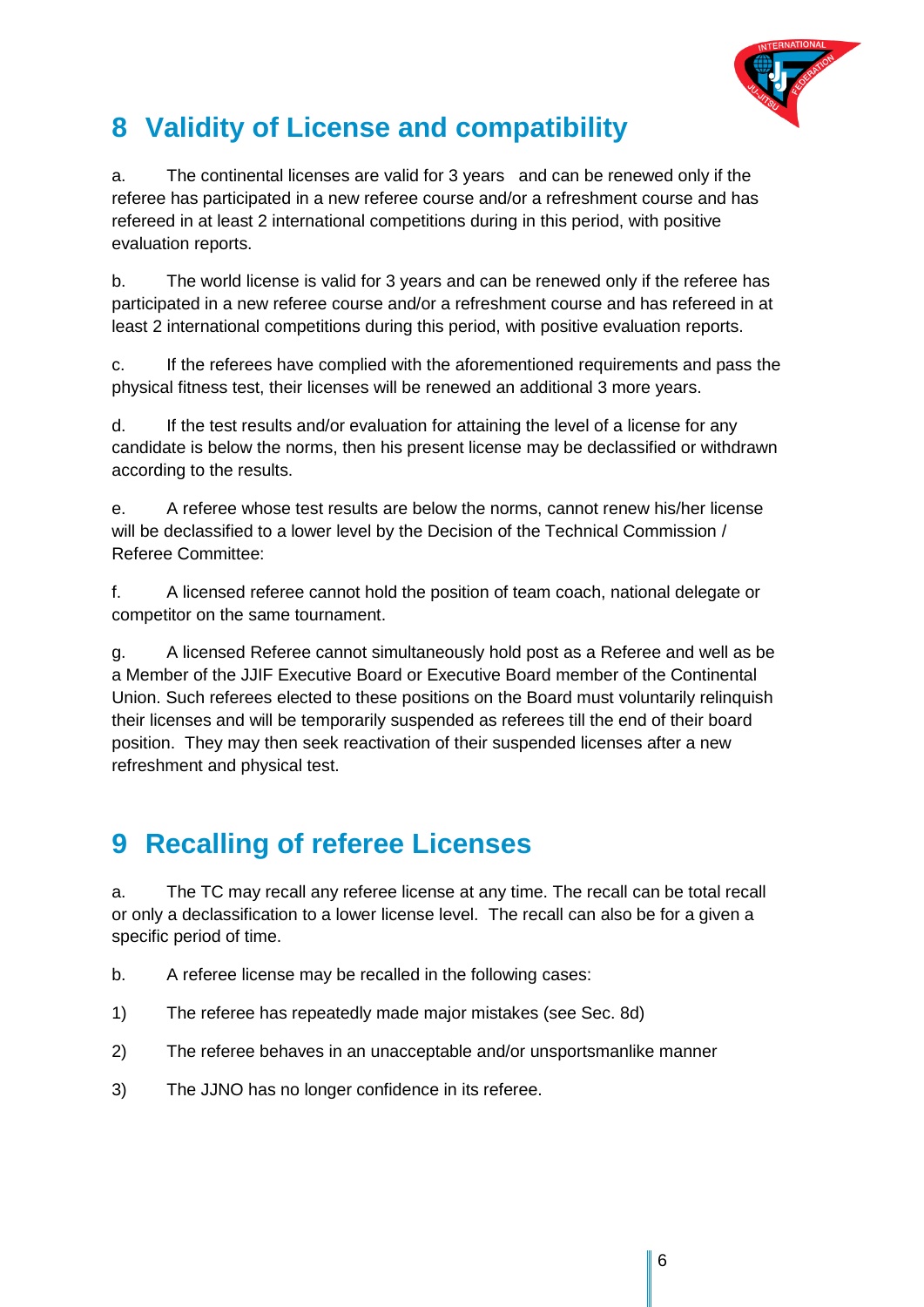

#### <span id="page-7-0"></span>**10Refreshment courses**

a. Referee Refreshment courses should be organized regularly in conjunction with JJIF /JJCU / JJRA events.

b. A JJNO can also organize a referee refreshment course in conjunction within international tournament or other events if approved by TC.

c. A licensed referee may participate a new referee's course for attaining refreshment. But he/she does not need to take any examination at this course, but he/she would still need a positive evaluation report to fulfil the refreshment criteria.

# <span id="page-7-1"></span>**11Coming into Force**

The rules 1.0 were authorized by the Board of the JJIF on the April 2nd 2006 and came into force on the January 1st 2006.

The version 2.0 was authorized by the Board 1st March 2018 and sanctioned by the JJIF Session 5th March 2018.

They come in force immediately.

They will replace all existing rules.